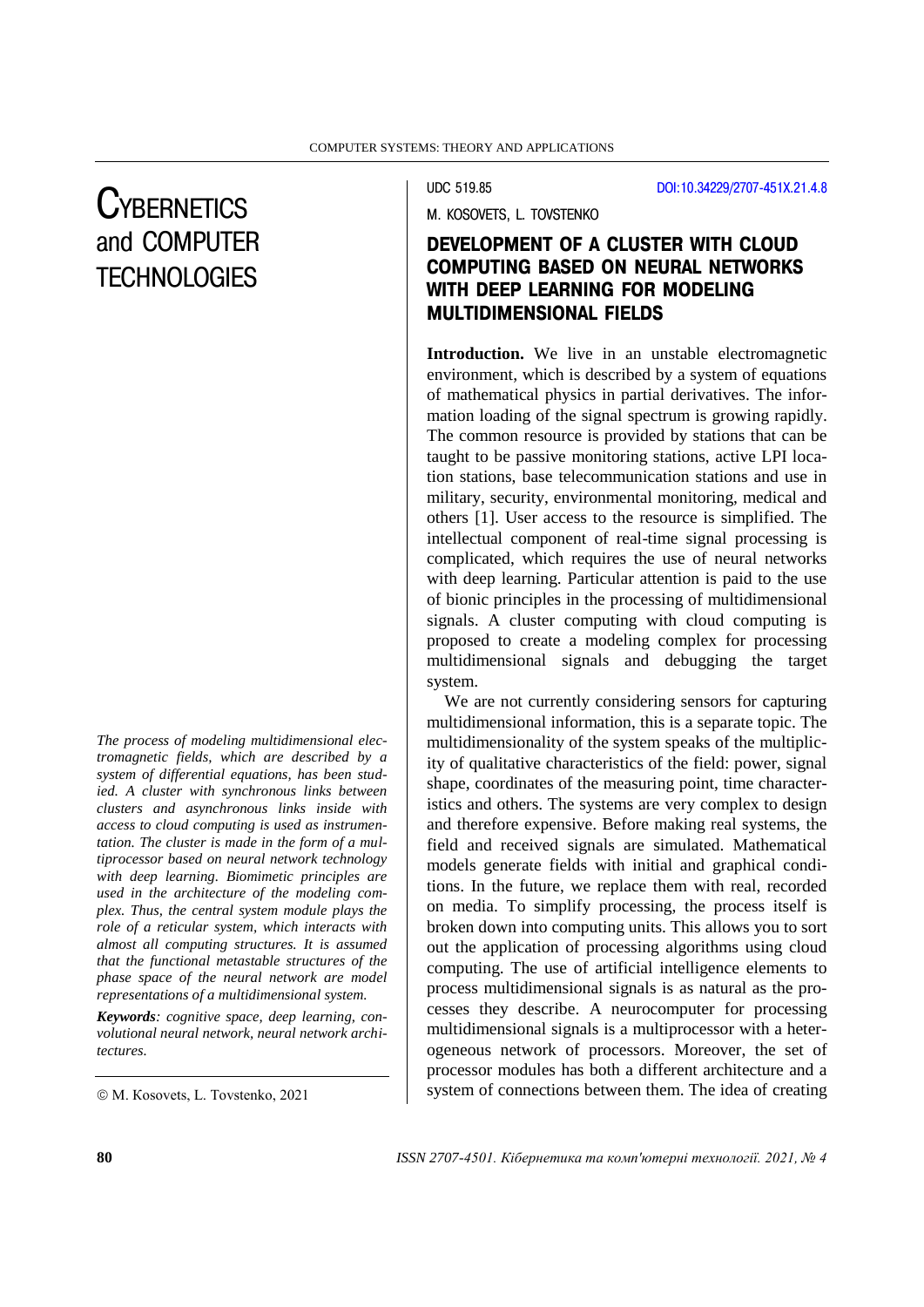a neurocomputer for processing multidimensional signals is not new, but the introduction of a cluster system with cloud computing for modeling multidimensional gives new possibilities for constructing field processing systems. Traditionally, these systems are primarily used in military and security: target detection at long distances, tracking airborne objects, including stealth-based hypersonic aircraft and ballistic missiles, drones; automatic detection of parameters of movement of air targets (range, azimuth, altitude, speed).

### **1. Bionic aspects of building the architecture of a neurocomputer with deep learning for modeling multi-dimensional fields**

Humanity has always used bionic principles when building computer systems. Nature has developed these principles for millions of years, so copying it is appropriate. But copying should be reasonable, taking into account the technology of production of components of computer technology, the development of mathematical, algorithmic, software for signal processing and the need for such computer systems. Now this direction in science is called biomimetics. Practical use of the principles of the brain was previously impossible due to the lack of sufficient research and technical support to implement it. Today, an intermediate stage is used: the joint use of old and new principles of constructing calculators. Thus, a biological neuron has dendrites for receiving input signals, while artificial neurons have received several input channels. A biological neuron has a cell body that processes its input and an artificial neuron has a function that maps input to output. Likewise, a biological neuron has an output axon through which multiple axon terminals transmit output to different channels, while an artificial neuron has an output layer to communicate with multiple neurons. The difference between the human brain and deep learning (DL) lies in the ability of the brain to optimize global cost functions in layered networks by adjusting or assigning each neuron its own contribution to the global outcome.

In all aspects of activity, optimization determines biological states – these are locomotion, respiration, nervous activity and even genetic evolution. There are many functions that are easily customizable and shaped by evolution and the needs of the body. In contrast, DL assumes that there is a global optimization function on which the network is focusing. So, the theory, formulates self-organization and learning without a teacher, which can directly eliminate the need for multi-level credit appropriation [2]. Variations of Hebben with nonlinearities can lead to self-organized optimization of cost functions [3].

We have outlined how deep learning differs from the architecture of the human brain. Let's look at the differences from a learning perspective. An important assumption underlying most connectionist models such as deep learning is: what can be learned from statistical patterns in the input data. There are many different forms of connectionism, but the most common are neural network models. Neural networks are flexible in approximating functions and require large amounts of data [4]. Bayesian Programming (BPL) introduces the concept where simple stochastic programs – structured procedures – generate new execution examples [5]. The BPL allows learning like "model building" by building generative models, and has been shown to work well with one-time training. The three basic tenets that are required for the success of a BPL are compositionality, causality, and learning for learning.

So far, there is no targeted work on introducing compositionality into deep learning of the network, with the exception of work – this provides a unique way to provide inductive bias using the model structure, which leads to significant performance in understanding the scene. Another famous work in this area, which proposes a neural modular network that is composed structurally and dynamically using representative copying and routing. We believe that Capsule Networks uses a layering concept, similar to the visual system of the human brain, to display a transformation matrix and represent 3D translation, scale and rotation. Capsule networks capture spatial relationships between objects in an image using information about the scene. The increase in publications on different models of the functioning of neural fences is explained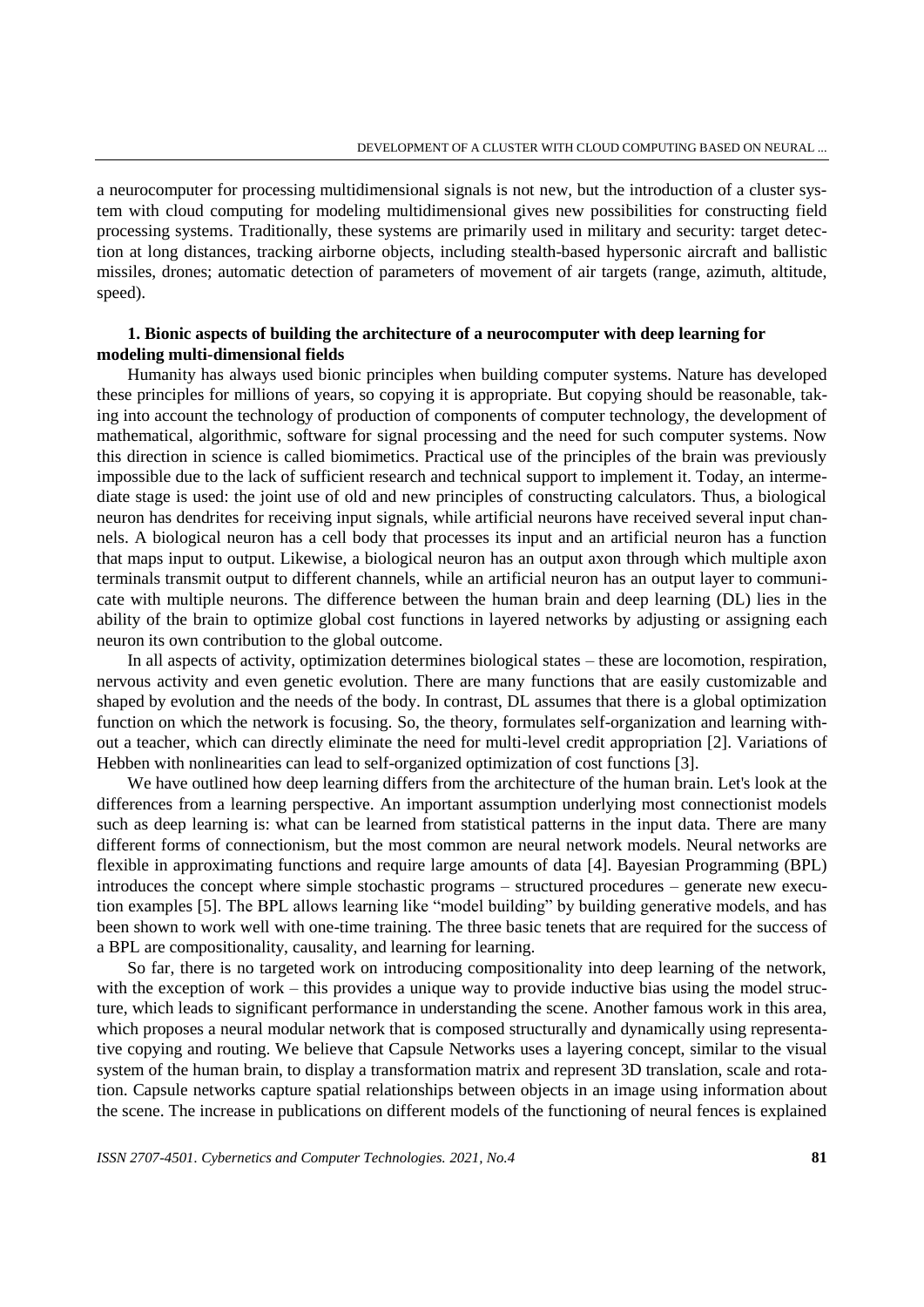by the increased interest in the problems of modeling artificial intelligence, which display images of dynamic and statistical information flows. The results of the introduction of chaotic neurons into the network structures are discussed.

The neurodynamic concept provides the possibility of building modes of localization, synchronization, stabilization of metastable chaotic structures in the reticular environments of the neural system. Complex biological systems cannot be accurately described due to the continuous chaotic change in the parameters of such systems in the phase space of states. Such dynamics is characteristic of neural brain processes that form model representations of mental images. In the reticular neural environment, there are processes similar to those observed in dissipative dynamical systems. These processes are accompanied by the emergence of simple structures that correspond to their own discrete values of the nonlinear problem. The mode of organization of complex structures is established, which has a metastable character in the phase space of a nonlinear problem. In the reticular neural environment, this mode corresponds to the creation of metastable structures of the ensemble of neurons in the phase space.

Consider in more detail the response of the reticular environment with neurons in the nodes to the input signal, which comes in the form of perturbations of the neural environment. These disturbances can be not only external but also purely internal. The result of their influence is the activation of neurons in response to perturbations. Activated neurons create a mosaic picture of simple structures. Depending on the parameters of the perturbation signal, the fundamental lengths of the created simple structures may intersect, in which case complex structures of simple ones are created in the system. Some of them are characterized by metastability in the phase space of the dynamic model in the system of independent variables as functions of time.

The process of relaxation triggers the reflection in the cognitive space of the created metastable structures – model representations of images. Model representation of an image is a metastable structure in the phase space of states. Therefore, we can assume that cognitive space is a phase space of metastable states – model representations of images, which are displayed in the form of functional coded "units" – functional modes. At any time, functional modes can be activated by the information flow. It can be argued that model representations of mental images in the form of functional modes constitute a static diversity of phase space as a subset of the cognitive space of memory. As a result, the phase space of a dynamic task can be replenished with metastable memory structures. Metastable phase states are being restructured, model representations of mental images are being reformed, taking into account information that was previously "stored". Cognitive computing only partially replicates the work of the brain in structuring multidimensional information and processing, using the principles of deep machine learning, developing new rules and algorithms for working with real-time data in computers with non-von Neumann architecture.

Artificial neural networks (ANN) are a highly connected network of elementary processors running in parallel. Each elementary processor calculates one output based on the information it receives. The two main elements make up ANN: the neuron model used to build the network, and then the network architecture. Each artificial neuron is an elementary processor that receives several neural inputs. Each of these inputs has an associated weight that represents the strength of the connections between the corresponding neurons. This puts forward two specific characteristics of each neuron: a "potential" equal to the sum of the input weights, and an "activation function" that outputs the neuron according to its "potential".

In the structure of feedback neural networks, the only suitable connections are between the outputs of each level and the input of the next level. A neural network with a backpropagation algorithm is one of the known methods of creating a trained machine or system that can provide the final solution for classification through a number of learning processes. It was developed using the Neural Networks tool provided by MATLAB. The backpropagation algorithm is an extension of the perception of multilayer neural networks. Thus, the backpropagation algorithm uses three or more levels of processing (neurons).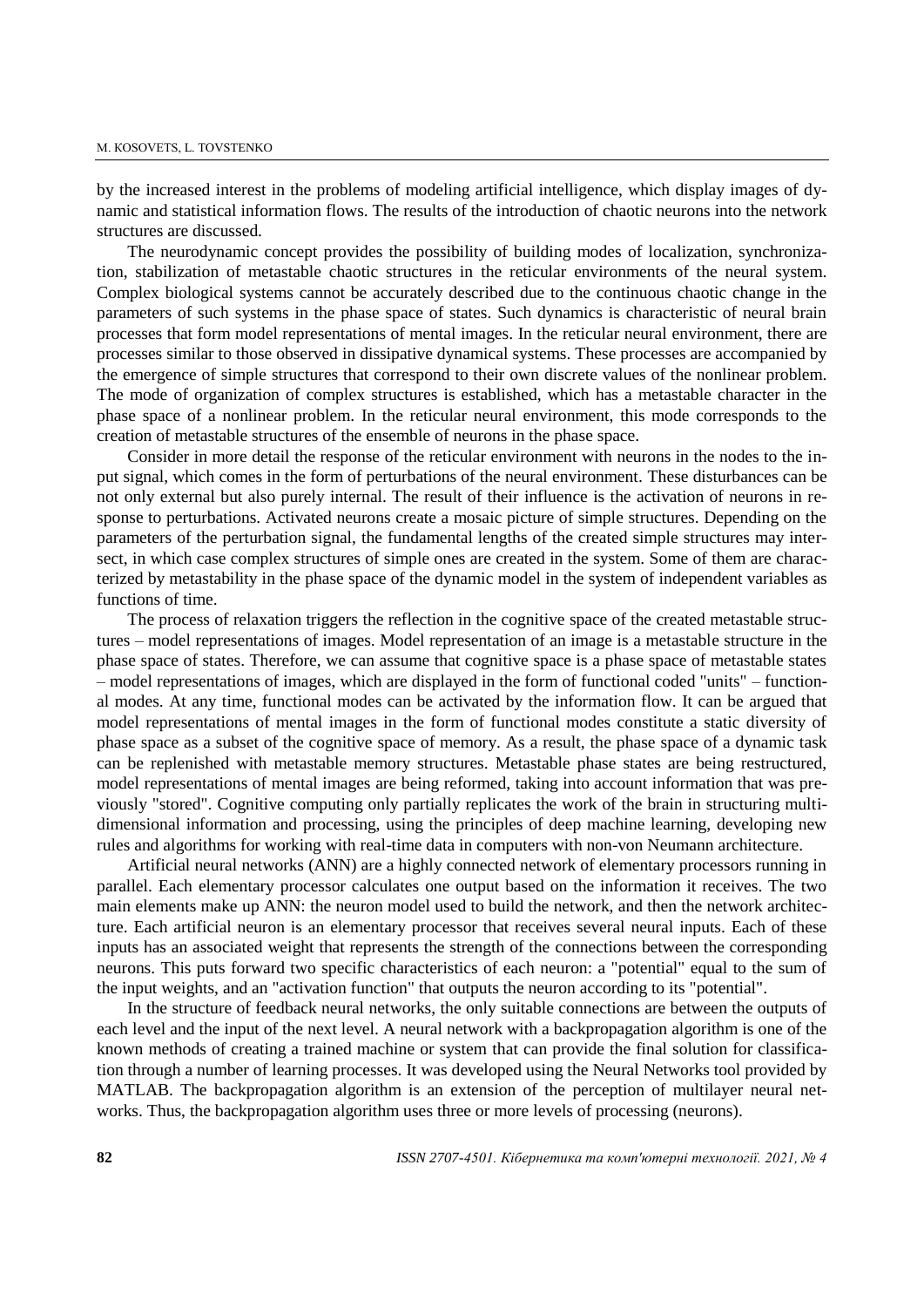## **2. The concept of developing the cluster architecture with cloud computing for modeling multidimensional fields**

There is no infrastructure for building multidimensional information calculations. We offer the construction of a modeling complex in the form of a cluster with cloud computing and debugging functions. Points that attract but do not cross the trajectory of a dynamic system are called attractors. Analysis at an early stage allows you to predict the behavior of the studied system. Such points that make up the trajectory are, in fact, a mathematical image of a complex motion, called strange attractors. The strangeness of the attractor is that, unlike a conventional attractor, which characterizes the stability of a dynamic system, all trajectories around it are dynamically unstable, and this instability is manifested in the mixing of trajectories in phase space. It can analyze not only linear but also nonlinear dynamic systems. An example of an attractor is the propagation of energy from the antenna to the target and vice versa. Power and propagation path are constantly changing, but the flow of energy is generally stable in space and does not go beyond certain limits.

Clusters with cloud computing to model multidimensional fields use synchronous structures, within which the processes are asynchronous. Each block of calculations is separated by steps, output registers, switched by a synchronizer. This is very convenient for the point (pixel) processing of radio fields and the reduction in the future into a block of global operations. Most of the multidimensional fields today boil down to 3D radio imaging, although this is not required. A synchronous technique is used in timing optimization problems to determine critical time windows for resources with asynchronous latency. From here, an estimate of the typical latency of each configuration can be obtained. In addition, a special technique for allocating resources for specific operations has been developed, which uses information about the allocation of time, together with information obtained from the data flow graph. Using both sources of information, the distribution problem is very often solved by a heuristic algorithm.

It is difficult to investigate all possible configurations for the implementation of this scheme, because the number of possible solutions grows exponentially with the size of the data flow graph. A number of precise and heuristic filters have been implemented to reduce the size of the schema. These filters are very effective in reducing circuit learning time and include: reducing circuit size when implicit edges are detected, removing redundant circuits from consideration, efficiently finding a solution with minimal latency, and detecting when maximum configuration is reached without examining the entire branch of design space. Implementing circuit design is convenient through a computer-aided design (CAD) tool for experimenting with various automatic timing methods, extrapolating the design parameter space, and the effect of the proposed filter. It can take an abstract model of the data flow graph, and from it form both the optimal structural representation of the information channel for this scheme, and the necessary behavioral control for coordinating this information channel. The generated structural view consists of a block diagram of related functional blocks, latches, controls, and multiplexers.

The biomimetic principle is applied: for the visual systems, the brain is organized in the form of deep architecture, and perception is presented in the form of several levels of abstraction. DL architectures are characterized by artificial neural networks, usually involving more than two layers. Deep neural networks use data-driven representations of functions. However, they do not require hand-crafted functions, which are mostly developed based on knowledge of a specific subject area. It is also impractical to consider the need to account for all the details embedded in all forms of real data, hand-generated functions. Rather than relying on small, hand-designed functions, DL methods can automatically learn informative representations of raw input with multiple levels of abstraction. These learned functions have been successful through their use in many machine vision applications. Deep learning is widely represented in scientific literature: deep belief networks are a generative graphical model, or, one of the types of deep neural networks, consisting of several hidden layers, in which neurons within one layer are not connected to each other, but are connected to neurons in an adjacent layer through the use of Restricted Boltzmann Machines (RBM).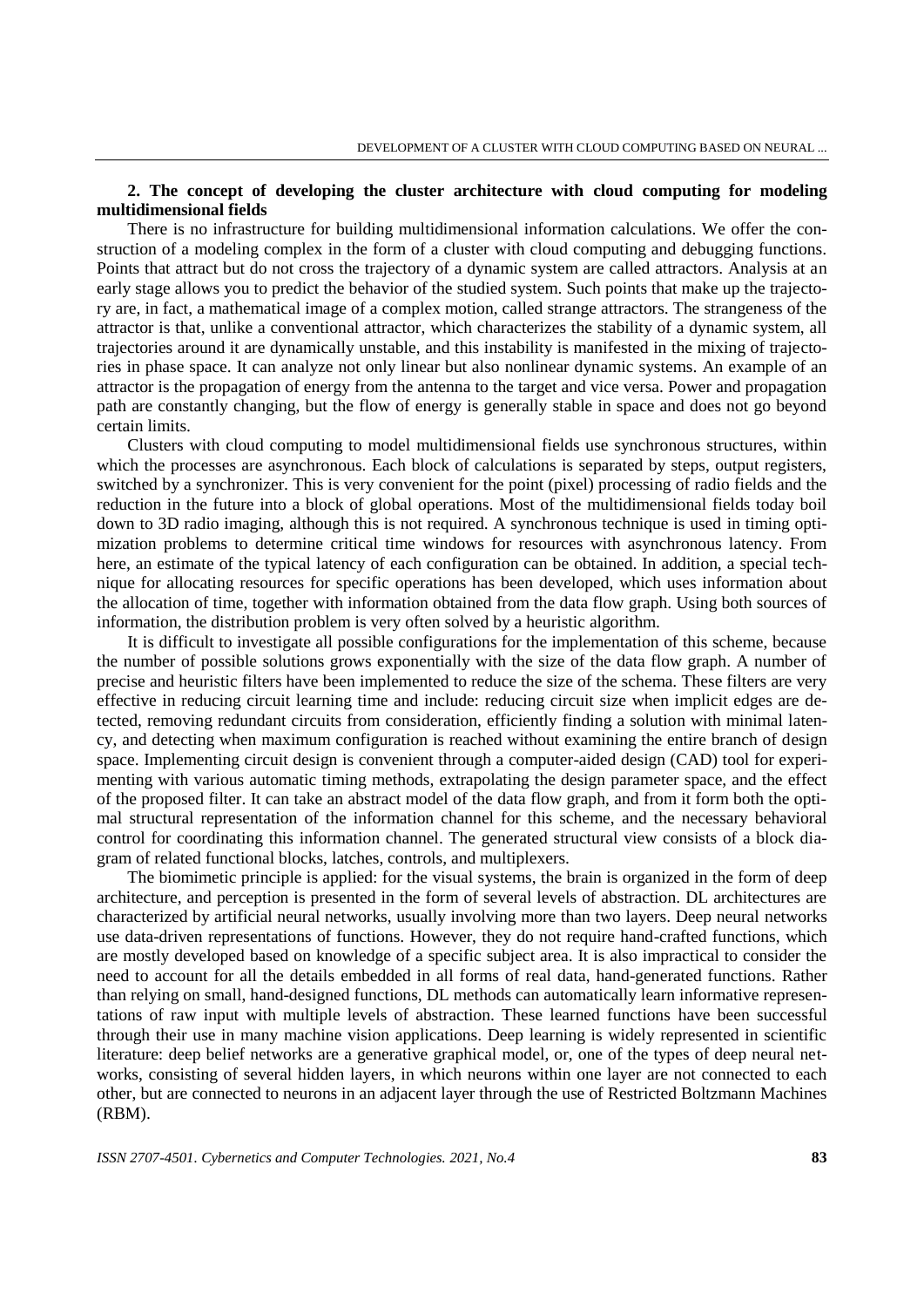We emphasize two important aspects: one concerns the classification by points (pixels) for multidimensional signals, and the other concerns the processing of a full-dimensional signal (for example, a frame) with high resolution. The first is related to determining which category each pixel in a given frame of the radio image belongs to, and the second is aimed at automatically assigning a semantic label to each frame.

$$
map_{l,j}^{x,y} = f\left(\sum_{m}\sum_{h=0}^{H_l-1}\sum_{w=0}^{W_l-1}k_{l,j,m}^{h,w}map_{(l-1),m}^{(x+h),(y+w)} + b_{l,j}\right),\,
$$

where  $(h, w)$  is the value the position of the core connected to the  $(l-1)$ -th layer.  $H_i$  and  $W_i$  are the height and width of the core respectively, and  $b_{l,j}$  is the offset of the  $j$ -th layer on map of objects in the l-st layer. Such convolutional layers introduce a weight sharing mechanism within the same function maps, which helps to greatly reduce the number of parameters otherwise required. For example, Lin and Chen proposed a network within a network, replacing the conventional convolutional layer with a multilayer perceptron composed of several fully connected layers. A fully connected layer is basically the same as a traditional neural network (backpropagation network).

The loss function or energy function measures the reconstruction  $\zeta$  at a given input  $\chi$ ,

$$
J(\theta) = \frac{1}{2M} \sum_{m=1}^{M} \left\| z^{(m)} - x^{(m)} \right\|_{2}^{2},
$$

where M denotes the number of training samples. The goal is to find parameters  $\theta = (W, by, bz)$  that can minimize the difference between output and input over the entire training set  $X = \left[ x(1), x(2), \ldots, x(m), \ldots, X(M) \right]$ , and this can be efficiently implemented using a stochastic gradient descent algorithm (Johnson & Zhang, 2013). These approaches can be divided into three main categories, which will use spectral information, spatial information, and spectral-spatial information, respectively.

DL models have the ability to automatically extract features from raw input, and such functions are high-level and abstract functions. The DL pretrained network can be used as a function extractor for any type of multidimensional signal, since the functions learned by the network are less dependent on the end application and can be used for a variety of tasks [6]. Alternatively, we can use the pretrained CNN as a local feature extractor and combine it with feature coding to generate the final scene representation. After introducing, from two main points of view, the classification of images by pixels and by radio images by scenes, we will supplement the consideration of DL for signal processing according to spectral, spatial characteristics and joint spectral and spatial characteristics, using both controlled and uncontrolled methods of feature extraction.

To effectively detect details in the panoramic sensor, multiple candidate points are created around the radar origin. It then uses a widely used deep learning approach to detect and localize the left and right corners of target vehicles [7].

#### **3. Principles of implementation of high-performance built-in m-processor cluster**

Processing of multidimensional signals requires large computational resources. Taking into account the functional orientation of computations to perform a variety of different types of operations, we use neural networks built on the basis of streaming computations implemented on signal processors and FPGAs. The required computational resources are obtained by flexible restructuring of the multiprocessor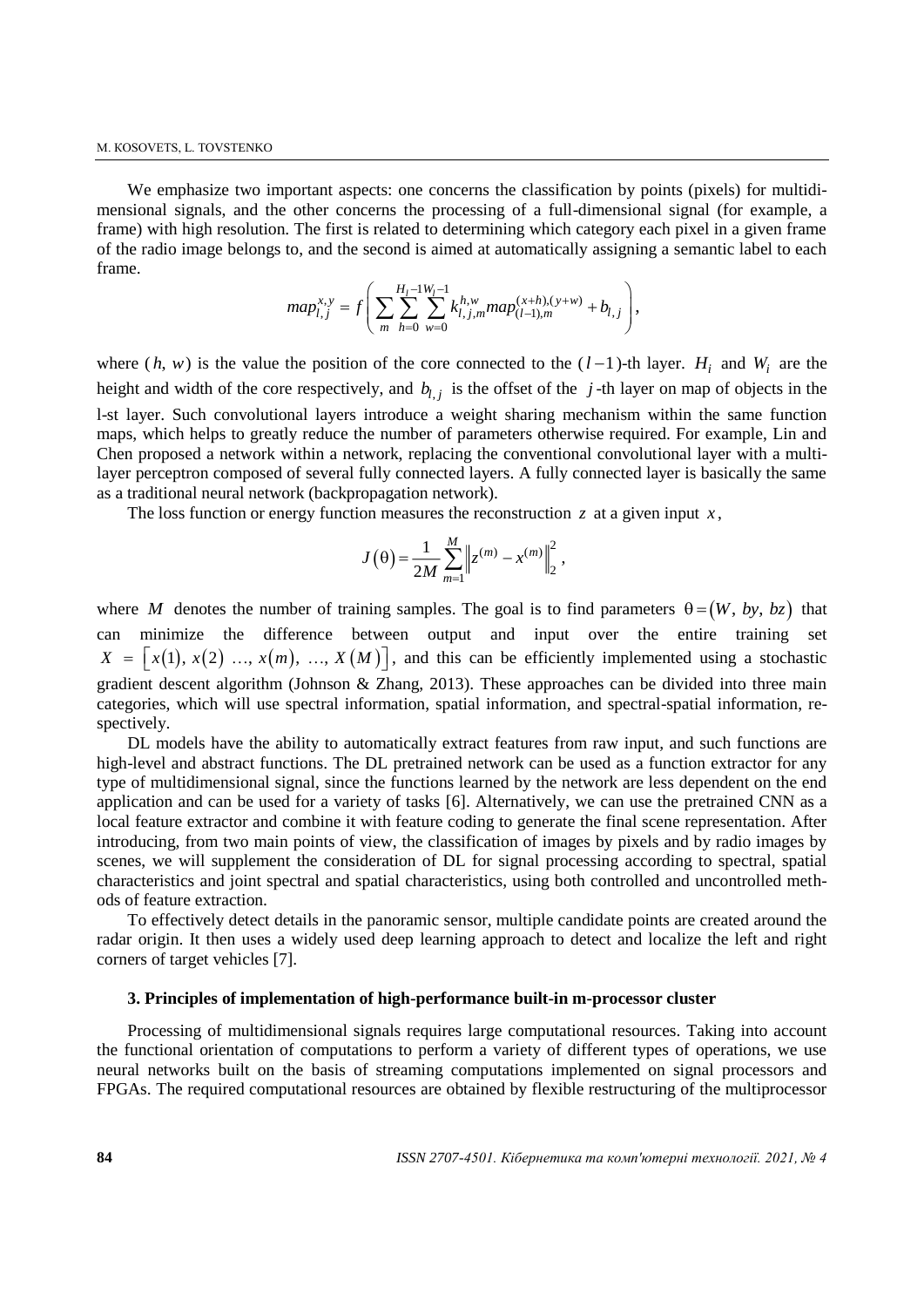

resources [8]. The proposed model consists of a main and backup communication channel and *m*-multimicroprocessor clusters (fig. 1).

Fig. 1. The architecture of an *m*-cluster fault-tolerant real-time multiprocessor

In networked systems consisting of many processing elements, the exchange with each other is carried out through the transmission of messages. The tasks of processing multidimensional signals require very high performance, and, on the other hand, an efficient organization of a parallel computational process. Structurally, an *m*-processor cluster consists of m executive processors, system memory, control and communication processors. The first of them is the cluster administrator, records the state of the process and distributes tasks. The second one controls access to the communication medium, encoding / decoding and conflict resolution when implementing multiple access. All clusters are interconnected by means of a high-speed data exchange bus, multiple access to the communication medium. The system is easily reconfigurable taking into account the specifics of the task, the technical state of the multiprocessor system as a whole or individual clusters [9]. The dimension m of the cluster depends on the applied problem. The task is divided into subtasks and distributed among the processor modules. The technical implementation of the cluster system is shown in fig. 2, which consists of the System block, which is responsible for redistributing tasks within the system and generating a terahertz radar sounding signal; a central processor that simulates a deep learning neural network, and a communication cluster for communicating with the cloud and loading executive programs into the system. The multidimensional array of information comes from the receiving matrix of the terahertz radar.



Fig. 2. Cluster with cloud computing for modeling multidimensional fields

*ISSN 2707-4501. Cybernetics and Computer Technologies. 2021, No.4* **85**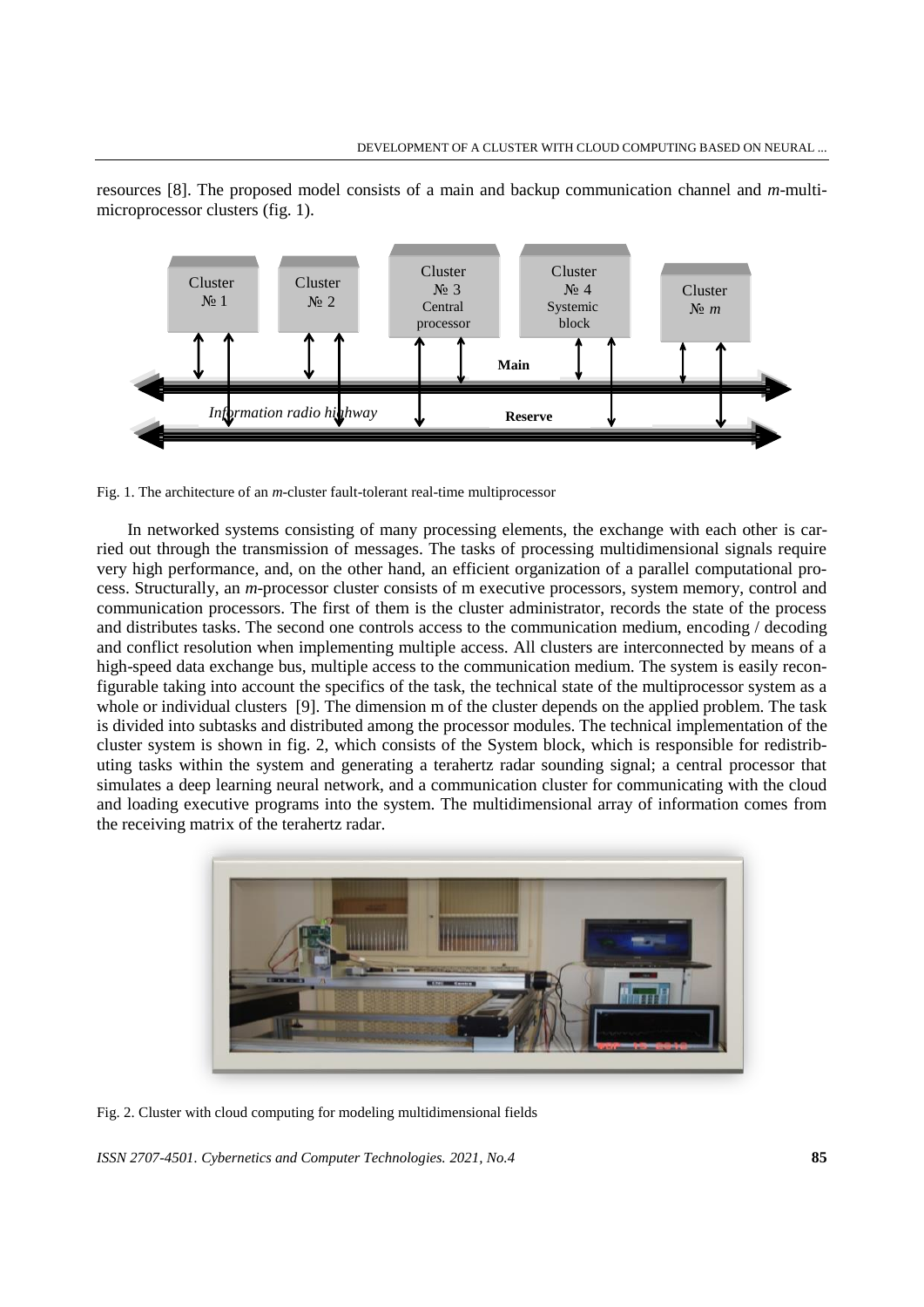In a multiprocessor, each of the clusters can equally effectively perform supervisory functions that "flow" from one cluster to another. However, any cluster can perform all or most of the system-wide functions. Any task in the process of execution can be processed in different clusters. System-wide control is continuously redistributed between clusters: at a time, only one cluster can be a control one. A symmetric processing multiprocessor is best built with a fully distributed operating system, i. e., with the storage of copies of the operating system in all processors. When clusters fail, there is a gradual decrease in performance (system degradation). Recovery is carried out by redistributing the task between clusters. For a multiprocessor with *m*-processor clusters, we use a distributed OS, which is a collection of cluster OSs that monitor the state of computing resources for the purpose of planning the computational process, maintaining reconfiguration, an apparatus for returning to checkpoints, etc. A multiprocessor can have various OSs of clusters. So, a service cluster can have an OS focused on exchange with external devices, and a functional cluster – an OS focused on the maximum computation speed and exchange within the cluster. Each functional cluster contains a multitasking OS kernel.

To simulate a multiprocessor, we propose to take as a basis the apparatus of Colored Petri Nets (CPN), which is most suitable both for simulating protocols in multiprocessor systems and for simulating parallel processes in such systems. Colors can be used to distinguish between different processes, even if their subnets are collapsed into a single network. The system model has significantly fewer states than the equivalent model based on conventional Petri nets. The problem of choosing an architecture lies in the optimal mapping of multidimensional signal processing tasks to the structure of the computing environment of a multiprocessor, since the quality of the display predetermines performance. The highest performance is possible if the structure of the problem and the topology of the system are adequate.

The signal processing cluster includes a central service module, executive processor modules, an administrator processor, system RAM, a high-speed computer network communication processor, and accelerator coprocessors. The exchange between multiprocessor clusters is carried out through the connection space. To transfer a message, the processor – the sender prepares the message in a local buffer and "negotiates" with the recipient about the allocation of buffer space for a copy of the message and, if the "agreement" is reached, transmits data over the bus in packets at the maximum speed [10]. Considering the asynchronous method of transmitting messages with fuzzy information processing, there is no arbitration on the bus, the main requirement is that the receiver's processor has free resources to process this message.

**Conclusions**. This article discusses a fault-tolerant real-time multiprocessor for solving problems of processing multidimensional signals. The features of the multiprocessor operation when processing large amounts of information are shown. The parameters of information flows were determined, the tasks were redistributed between specialized coprocessors-accelerators (neural networks) for signal processing and processor control elements, testing and diagnostics. The requirements for the system backbone are determined, the throughput of which has ceased to be a limiting factor limiting the performance of a computing system.

On the example of 3D Radar Imaging, a cluster of modeling, processing and debugging of multidimensional signals was studied. Calibration of the modeling complex was possible thanks to the use of a neurocomputer with deep learning and the possibility of using feedback with an antenna. The calibrations used a small metal plate and several measurement cycles to average out the noise. It is shown that the measurement accuracy is influenced by the width of the radiation pattern, a decrease in the number of measurement cycles at one point, the accuracy of positioning and movement of the antenna during measurements, and the time interval between calibration.

#### **References**

1. Ranneberger O., Fischer P., Brox T. U-net: Convolutional networks for biomedical image segmentation. Springer International Publishing. 2015. P. 234–241[. https://doi.org/10.1007/978-3-319-24574-4\\_28](https://doi.org/10.1007/978-3-319-24574-4_28)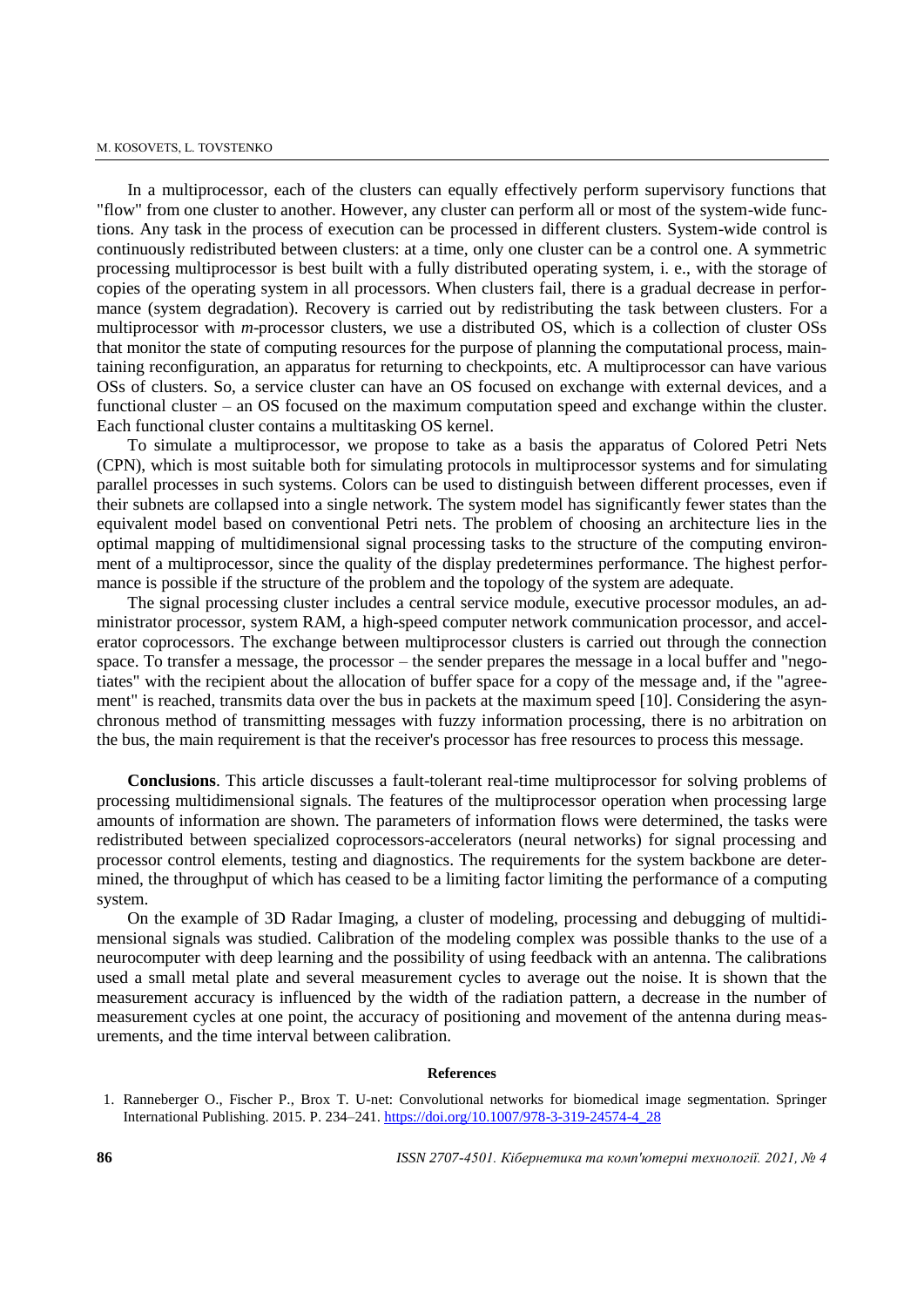- 2. Kappel D., Nessler B., Maass W. STDP installs in Winner-Take-All circuits an online approximation to hidden Mar-<br>kov model learning. *PLoS Computational Biology*. 2014. 10(3): e1003511. kov model learning. *PLoS Computational Biology*. 2014. 10(3): e1003511. <https://doi.org/10.1371/journal.pcbi.1003511>
- 3. Masci J., Meier U., Dan C., Schmid H.J. Stacked convolutional autoencoders for hierarchical feature extraction. Paper presented at International Conference on Artificial Neural Networks, Espoo, Finland, 2011. P. 52–59. [https://doi.org/10.1007/978-3-642-21735-7\\_7](https://doi.org/10.1007/978-3-642-21735-7_7)
- 4. Russakovsky O., Deng J., Su H., Krause J., Satheesh S., Ma S., Huang Z., Karpathy A., Khosla A., Bernstein M., Berg A., Fei-Fei L. ImageNet Large Scale Visual Recognition Challenge. *Int. J. Computer Vision*. 2015. 115. P. 211–252. <https://doi.org/10.1007/s11263-015-0816-y>
- 5. Lake B., Salakhutdinov M., Tenenbaum J. Human Level Concept Learning through Probabilistic Program Induction. *Science*. 2015. **350** (6266). P. 1332–1338. <https://doi.org/10.1126/science.aab3050>
- 6. Andreas J., Rohrbach M., Darrell T., Klein D. Learning to Compose Neural Networks for Question Answering. Proceedings of the Conference of the North American Chapter of the Association for Computational Linguistics: Human Language Technologies (NAACL). 2016. P. 1545–1554.<https://doi.org/10.18653/v1/N16-1181>
- 7. Kang D., Kum D. Camera and radar sensor fusion for robust vehicle localization via vehicle part localization. *IEEE Access*. 2020. 8. 75223–75236. <https://doi.org/10.1109/ACCESS.2020.2985075>
- 8. Palagin A. On computers with virtual architecture. *Upraliayushie sistemy i mashiny*. 1999. 3. P. 33–43. (in Russian)
- 9. Kosovets M.A., Kosovets L.N. On hardware for increasing the reliability of fault-tolerant microprocessor systems. *Cybernetics and Computer Engineering*. 1993. 99. P. 102–104. (in Russian).
- 10. Kosovets M. Features of the architecture and structure of micro-computers with a variable ratio of performance and reliability. *Sat: Special electronics*. 1990. Series 10, issue I (26). P. 23–28. (in Russian)

Received 17.12.2021

#### **Mykola Коsovets,**

Leading Constructor, Scientific-production enterprise "Quantor", Kyiv, Ukraine, <https://orcid.org/0000-0001-8443-7805> [quantor.nik@gmail.com](mailto:quantor.nik@gmail.com)

**Lilia Tovstenko,** Leading Software Engineer, V.M. Glushkov Institute of Cybernetics of the NAS of Ukraine, Kyiv. <https://orcid.org/0000-0002-3348-6065> [Scopus Author ID: 56439972800](http://www.scopus.com/authid/detail.url?authorId=56439972800) [115lili@incyb.kiev.ua](mailto:115lili@incyb.kiev.ua)

#### УДК 519.85

#### **М. Косовець 1 \*, Л. Товстенко <sup>2</sup>**

## **Розробка кластеру з хмарними обчисленнями на базі нейромереж з глибоким навчанням для моделювання багатовимірних полів**

- *<sup>1</sup>Науково-виробниче підприємство «Квантор», Київ, Україна*
- *<sup>2</sup>Інститут кібернетики імені В.М. Глушкова НАН України, Київ*
- *\* Листування: [quantor.nik@gmail.com](mailto:quantor.nik@gmail.com)*

**Вступ.** Розглянуто моделювання багатомірних полів на мультипроцесорах, з нейромережевою архітектурою, яка перебудовується у процесі вирішення задачі шляхом глибокого навчання. Така архітектура обчислювача використовує пристрій для вирішення задач пасивної локації, моніторингової станції, LPI активної локаційної станції, базової телекомунікаційної станції одночасно. Особливу увагу приділено використанню біонічних принципів при роботі з багатовимірними сигналами. Пропонується кластерний обчислювач з хмарними обчисленнями для створення моделюючого комплексу обробки багатомірних сигналів і відлагодження цільової системи.

Кластер виконаний у вигляді мультипроцесора на основі технології нейронної мережі з глибоким навчанням. Кожен із кластерів може рівноцінно ефективно виконувати супервізорні функції, які "перетікають" з одного кластера в інший. Разом з тим будь-який кластер може виконувати всі або більшість загальносистемних функцій. Будь яка задача у процесі виконання може оброблятися в різних кластерах.